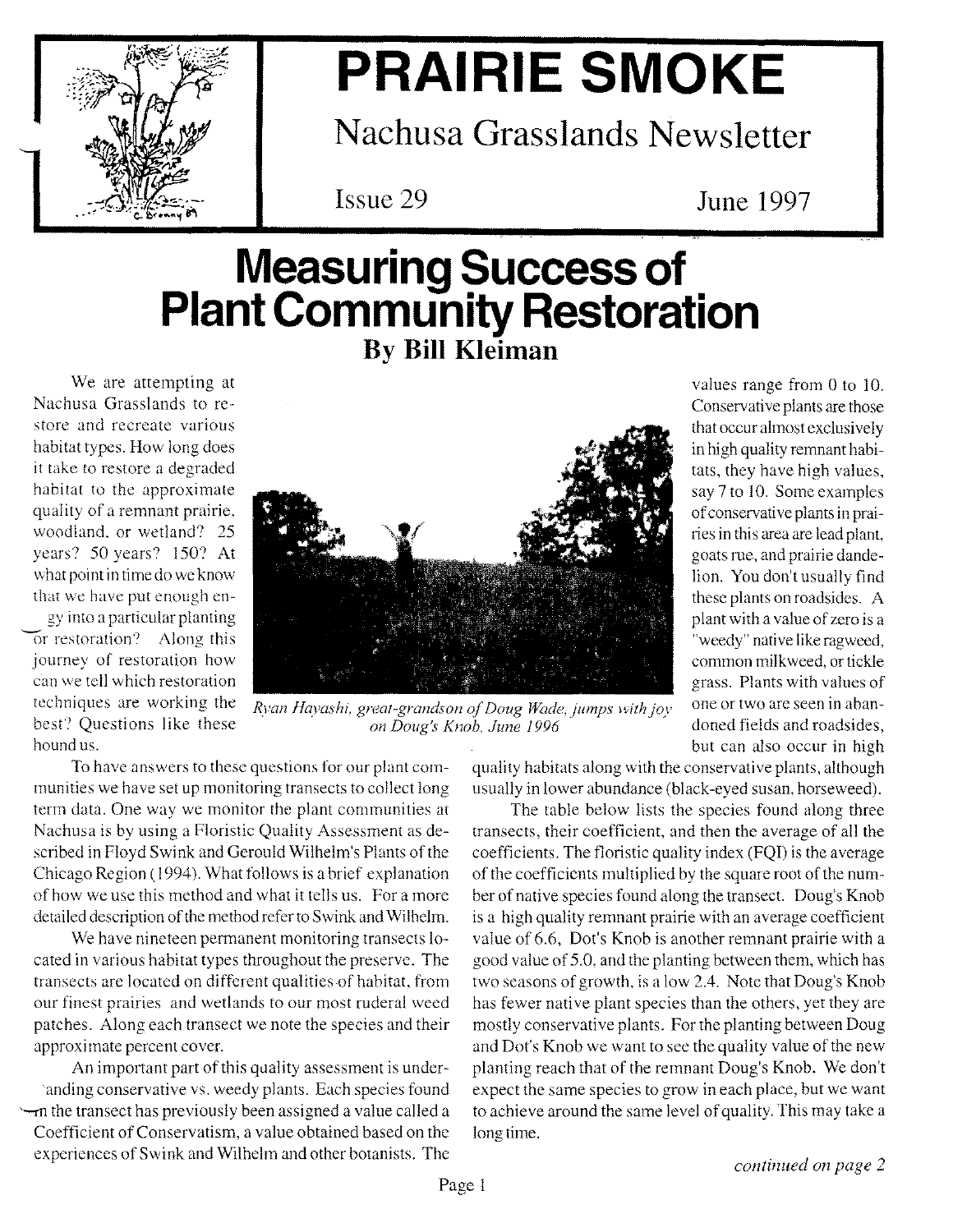## **TABLE OF THREE TRANSECTS**

Species listed in order beginning with highest percentage of cover.  $* = \text{Non-Native}$ .

Coefficient of Conservatism

| <b>DOUG'S KNOB</b>                    |                | <b>DOT'S KNOB</b>                       |                | <b>PLANTING BETWEEN</b>      |                           |  |
|---------------------------------------|----------------|-----------------------------------------|----------------|------------------------------|---------------------------|--|
|                                       |                |                                         |                | <b>DOUG AND DOT'S KNOBS</b>  |                           |  |
| canada blue grass                     | $\ast$         | little bluestem                         | 5              | queen anne's lace            | *                         |  |
| little bluesten                       | 5              | common oak sedge                        | 5              | Canada wild rye              | 4                         |  |
| heath aster                           | 5              | Canada blue grass                       | $^{\star}$     | annual fleabane              | 0                         |  |
| silky aster                           | 10             | yarrow                                  | ∗              | Japanese chess               | $\!\times\!$              |  |
| porcupine grass                       |                | purple coneflower                       | 8              | common dandelion             | *                         |  |
| purple coneflower                     | 8              | Indian grass                            | 5              | prickly lettuce              | $\asymp$                  |  |
| common oak sedge                      | 5              | pussytoes                               | 3              | horseweed                    | 0                         |  |
| pr. panic grass                       | 10             | heath aster                             | 5              | yellow coneflower            | 4                         |  |
| pr. coreopsis                         | 6              | hairy aster                             | $\theta$       | red clover                   | ×                         |  |
| lead plant                            | 9              | cream wild indigo                       | 10             | common ragweed               | 0                         |  |
| western ragweed                       | ∗              | whorled milkweed                        |                | comon milkweed               | 0                         |  |
| blue-eyed grass                       | 7              | side-oats grama                         | 8              | yarrow                       | ∗                         |  |
| northern dropseed                     | 10             | common spidoerwort                      | $\overline{2}$ | white clover                 | $\ast$                    |  |
| white-haired panic grass              | 8              | June grass                              | 7              | lamb's quarters              | *                         |  |
| pussy toes                            | 3              | Kentucky blue grass                     | ∗              | tickle grass                 |                           |  |
| pr. smoke                             | 10             | field sorrel                            | ×              | downy brome                  | ⋇                         |  |
| big bluestem                          | 5              | grass-leaved goldenrod                  | 4              | common St. John's wort       | *                         |  |
| tickle grass                          |                | daisy fleabane                          | 5              | horse nettle                 | 永                         |  |
| side-oats grama                       | 8              | lead plant                              | 9              | side-oats grama              | 8                         |  |
| false toadflax                        |                | big bluestem                            | 5              | Canada wild rye              | 4                         |  |
| flowering spurge                      | $\overline{2}$ | rough blazing star                      | 6              | June grass                   | $\overline{\overline{1}}$ |  |
|                                       |                | purple pr. clover                       | 9              | Norway cinquefoil            | 0                         |  |
|                                       |                | pasture rose                            | 5              | box elder                    | 0                         |  |
|                                       |                | sand violet                             | 6              | pr. Indian hemp              | $\overline{2}$            |  |
|                                       |                | three-seeded mercury                    | $\theta$       | hairy aster                  | $\overline{0}$            |  |
|                                       |                | rough pennyroyal                        | $\overline{2}$ | cinnamon willow herb         | 3                         |  |
|                                       |                | Dudley's rush                           | 4              | common wood sorrel           | $\theta$                  |  |
|                                       |                | black medick                            | *              | black eyed susan             |                           |  |
|                                       |                | lance-leaved ground cherry              | 4              | grass-leaved goldenrod       | 4                         |  |
| Data collected by Gerould Wilhelm and |                | alkali bulrush                          | ∗              | rigid goldenrod              | 4                         |  |
| Linda Masters of Conservation Design  |                | small skullcap                          | 7              | Indian grass                 | 5                         |  |
| Forum in Naperville.                  |                |                                         |                | alsike clover                | *                         |  |
| Average $C = 6.6$                     |                | Average $C = 5.0$                       |                | Average $C = 2.4$            |                           |  |
| FQI 6.6 (sq.rt.19) = $28.8$           |                | FQI 5.0 (sq.rt.25) = $25.0$ (very high) |                | FQI 2.4 (sq.rt.20) = $10.5$  |                           |  |
| (very high, wow!)                     |                |                                         |                | (poor, but just a beginning) |                           |  |
|                                       |                |                                         |                |                              |                           |  |

There are arguments against this way of monitoring. There are arguments against all ways of monitoring. One concern is that the Coefficients of Conservatism, the 1 through 10 values, are subjectively chosen by a group of botanists based on what they think are habitat sensitive species, i.e, How do we know that lead plant is a 7 and not an 8? My response is that a few plants may have values that

are a little too high or low, but since we are averaging numerous species for each transect, that the average value is close to reality.

In closing, measuring how our restorations are changing over time will help us measure our success, make informed \_ decisions, and add to the base of knowledge in this fledgling field of restoration ecology.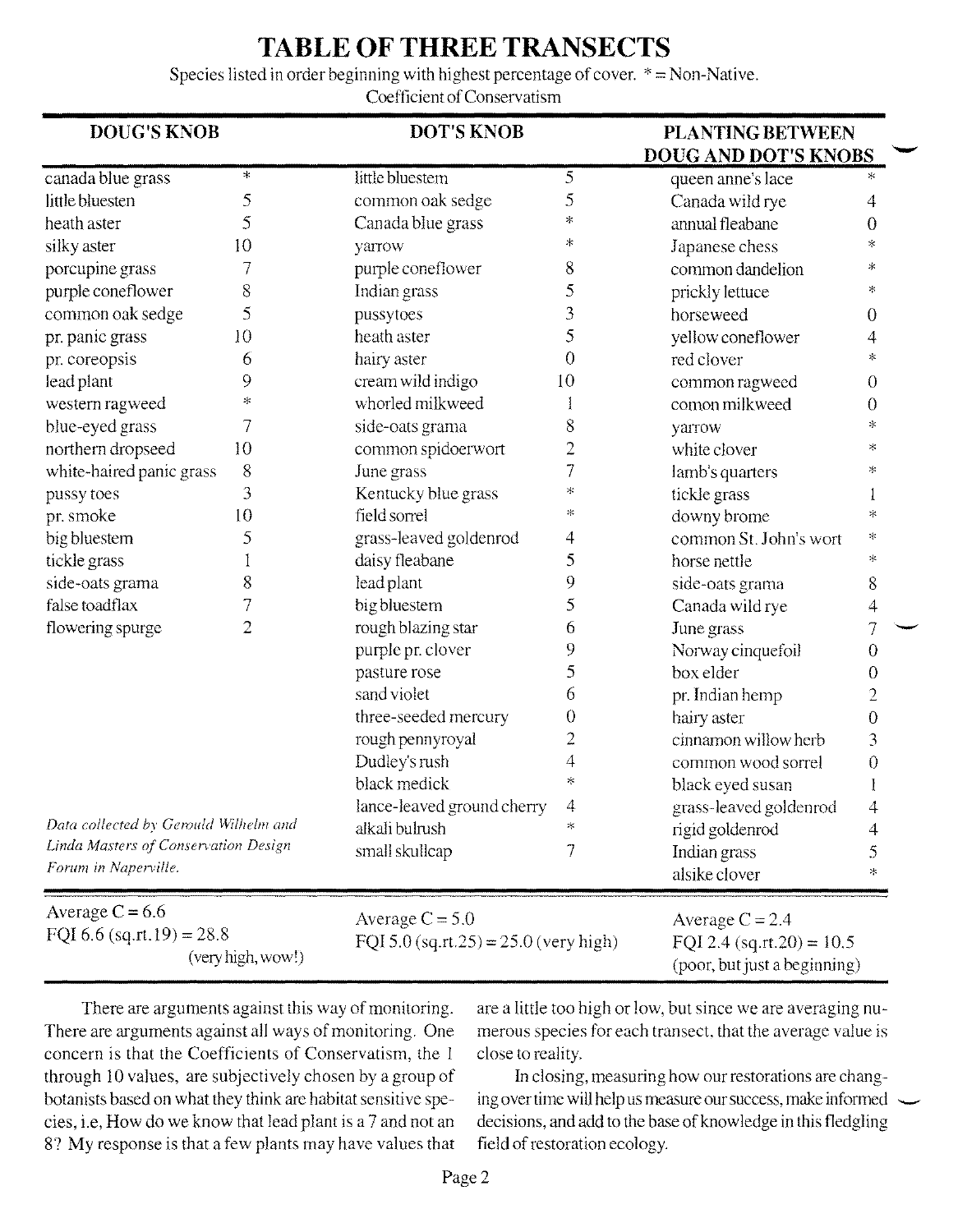### **JOHN SANTUCCI, ADVOCATE FOR NACHUSA GRASSLANDS BY SALLY BAUMGARDNER & BILL KLEIMAN**

Picture the scene: Two little boys roaming the open fields md marshes of a Northern Illinois neighborhood. Hours go by, - mud on their clothes, seeds sticking in their hair, ants trying to find the way out of their socks. "What are they doing out there?", some might ask. Prairie Smoke readers know full well what they're doing — they are discovering, having fun, reinforcing their friendship, growing up, catching things. They are finding ephemeral ponds from winter's snow-melt filled with eggs, polliwogs, and fish, and all manner of "things to take home". They build dams and small forts made of sticks. These are some of the musings John Santucci has of his boyhood.

The family legacy of John's grandfather, a working cowboy in the Dakotas. also helped him to appreciate wild places at an early age. Later in life when John had the financial means to do so, he wanted to become a supporter of a conservation organization that would use his donations in an effective and direct manner. His motivation of wanting to "pay back" the world led him to The Nature Conservancy. One day, John phoned the Conservancy and asked, "Are you the ones who buy land?" "Yes," was the answer. The rest is history.

You may have heard the story: About ten years ago, this land (the present heart of the Nachusa Grasslands Preserve) was about to be auctioned off in five to twenty-five acre lots. By chance, John happened to walk into the Conservancy's office that day. Conservancy funds to participate in the auction had not yet come through. John wrote a check to loan the funds .ieeded and our Protection Director at that time, Ralph Burnett, raced out to Dixon with check in hand and was a successful bidder on the entire 125-acre parcel. About this time, John began a decade of donating to The Nature Conservancy, often designating his giving to Nachusa Grasslands. His early donations helped to purchase some of the first tracts of land at Nachusa. "John has been one of the main financial pillars of this project. He has been generous and supportive of us for a decade," says Bill Kleiman.

John has served on the Board of the Illinois Chapter of The Nature Conservancy for ten years. He has brought energy,



*Nachusa supporter John Santucci with his children John Michael, Jill and Lauren. Photo* by *his wife Mary Rose. (Thanks for the photo Mary Rose.')*

passion and commitment to this volunteer leadership effort. While our stewards spend hours harvesting seed and battling weeds, John spends considerable hours doing work that doesn't get dirt under his nails, but keeps projects like this one on firm ground. He is frequently discussing conservation with fellow board members and staff, planning and running meetings, contacting potential supporters, and going over budgets and strategic plans.

John has chaired the Conservancy's Northern Illinois Committee, which recently thanked John for his leadership over the past several years. His latest project is planning and raising funds for the construction of a manager residence and maintenance barn at the Grasslands.

We hope the work of John Santucci, and others like him, continues to create great places for children to explore the richness of a prairie, wetland, or woodland. Who knows which ones will grow up to remember the wonder of *their oyvn* child's heart.

### **NacbusaGrasslands SUpport**



• A big thank you to **Mayo "Hook" Larson** for another donation, this one in memory of his parents Wilbur and Petra. Mayo gave a generous amount of high-tech stocks to be traded for cash for habitat acquisition at

Nachusa. By choosing us for a donation, Hook affirms his love of wildlife and our work at protecting and restoring habitat.

**• John Santucci** has made an additional donation for barn and house improvements. From the first donation for Nachusa back in 1986 to his present efforts, we thank you John again and again!

#### **Other support thanks:**

**• Dave Scholl -** a slide projector dissolver and tape recorder to make fancy slide shows.

**• Franklin Grove Nursing Center -** worked with Sally Baumgardner on seed preparation.

rije me vrije

- **• Howard Fox -** moved the stairs in the barn to a better location.
- **• Maxine Simpson and Dan Baker** for helping with Prairie Smoke labeling, folding, and sorting,
- **• Crest Foods** for making labels for the Prairie Smoke.
- **• Mike Nolan** for donating use of his computer to produce the Prairie Smoke.
- **• Gene St. Louis** for donating a new bench grinder.

**Wish list:** We are still looking for a used four wheel drive truck, or donate any reasonably used vehicle to us and we will trade it in for a used four wheel drive truck. A travel trailer is also needed, 20' to 30' in good condition, for use by our summer interns. Tax deductible!

the company of the second states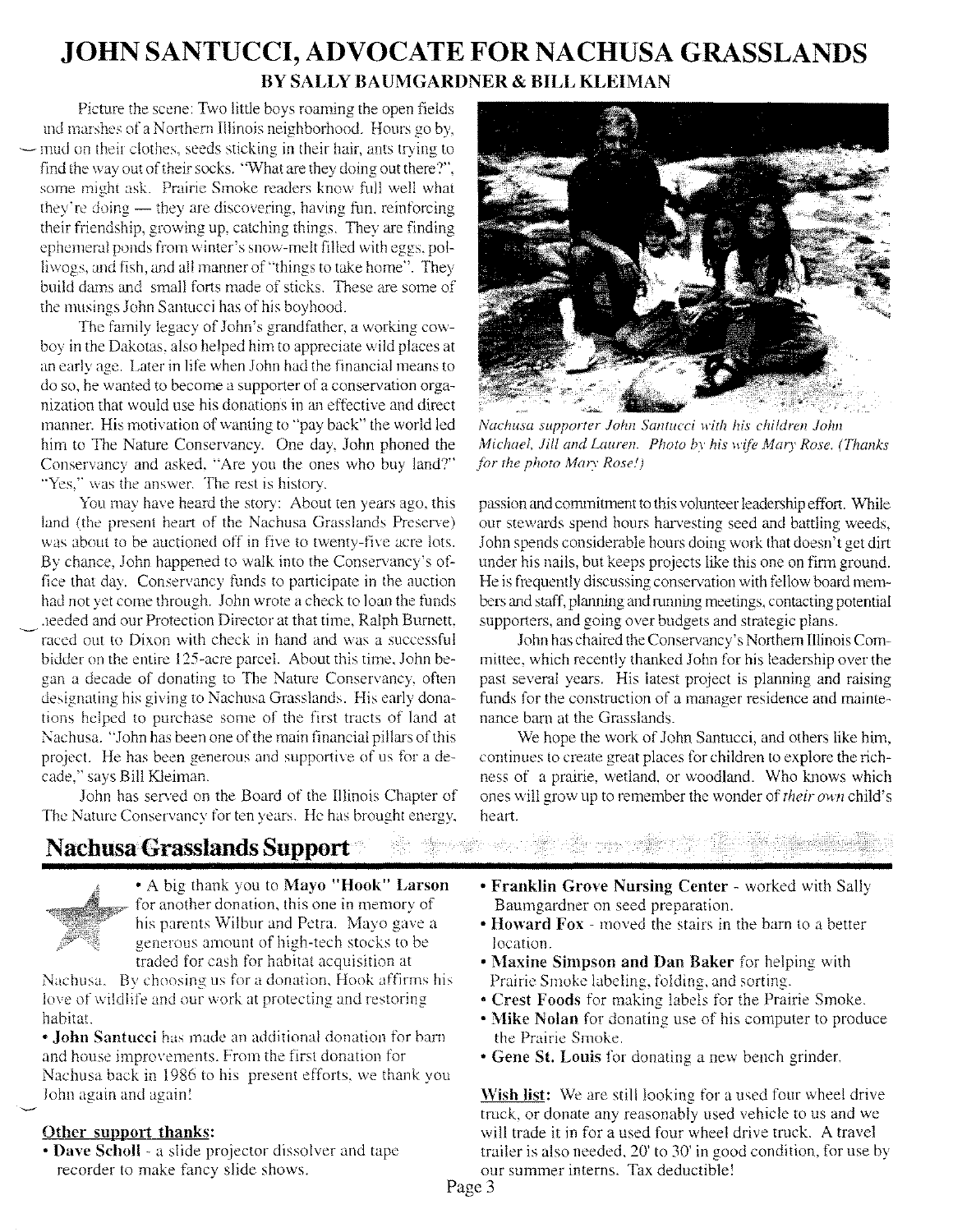#### **Summary of My Co-op at Nachusa By** Jenna **Sanders**

I began working at Nachusa in September of 1996 through a Northern Illinois University co-op program. That first semester has become two semesters, and now a summer internship after graduation. I couldn't be happier. My mom says the same three things stand out in my conversations about Nachusa: the prairie, the people, and The Nature Conservancy.

Brush clearing and prescribed burns are my favorite chores so far. I suppose that sounds destructive, but I love seeing the difference from a good days work. I have also worked on harvesting, preparing, and planting seed; repairing and removing old fences and other tasks. Ever since I was a little girl I have loved being outside. Nachusa is beautiful in any season or weather. When I am working on the prairie time Hies.



*Jenna Sanders one of our 1997 Summer Stewardship Technicians, burning in the fen unit this April*

Not only do I enjoy the beauty of the prairie, but also the fellowship of everyone I have worked with. Never have I had such great conversations over a brush pile fire or a soggy sandwich. The commitment to conservation that I have seen has inspired me.

When I went to see about the co-op program, Dr. Sorensen first told me about The Nature Conservancy. I jumped at his offer and have been so pleased with and supportive of its mission. I look forward to much more fellowship, working and learning through Nachusa, and hope to pass on my experiences and love for the prairie.

#### **Nachusa Happenings By Bill Kleiman**

Lots of acres are being burned with the aid of some new fire equipment and a trained group of stewards who understand fire and know how to use high tech gear. An April first burn of the 90-acre Big Woods Unit will serve as an example. We had Sally Baumgardner driving the Gator vehicle which was holding the new water pump. Walking behind the Gator was Dean Weidman, spray gun in one hand, drip torch in the other. Gene Miller was ahead with the leaf blower clearing oak leaves off the half mile long fire break. A 400 gallon tank on wheels was used to fill up the gator water pump and was a backup fire pump if needed. Bill Kleiman was the burn boss and kept in touch with everyone through the use of two way radios that people carry strapped to their chests.

On the other side of the fire Kevin Kaltenbach was leading Jay Stacy and two NIU co-op students, with traditional backpack sprayers with foam added to the water. The 95-acre burn lasted four hours, the crew was tired but content.

Other people out for several burns this spring: Gerald McDennott. Ron Ingram, Mike Adolph, Dave Breen, Howard Fox, Gene St.Louis, and Max Baumgardner.

Pussy toes lane is looking more like a prairie with Mike Adolph and Bob Schone thinning unwanted brush and leaving the thickets of American plum for shrub-loving birds to enjoy.

Susan Kleiman updated the management plan with assistance from the unit stewards.

Our Fall seed harvest is being planted in all sorts of places throughout the preserve. Stewards like Sally Baumgardner are carefully mapping where the seed will go and raking seed into burned sod.

Shabbona Savanna west of Doug's Knob looks great with removal of about 50 black cherries (Prunus serotina) from under the big oaks there. The cherries were growing up through the oaks due to fire suppression and were shade killing them. Gene St. Louis and others.

As of this printing our new seed harvester is being ordered. It will be pulled by the Gator. Thanks again Nancy Winter for the donation to purchase this machine.

The weekday crew of Gene Miller, Jay Stacy, Gerald McDermott, Ron Ingram and Jenna Sanders have done all sorts of stewardship. They removed an old fenceline of huge red cedars from the Southeast Knob. The logs will be turned into roof shingles. The bur oaks left there look very handsome now. You can see this from Naylor Road. The crew also cleared brush from a few other prairie knobs, cleared boundaries to make fire breaks, posted signs, fixed fences, removed abandoned fences and junk, and other amazing feats.

Ornithologists Scott Robinson and Jim Herkert will have their crews at Nachusa all summer again doing another year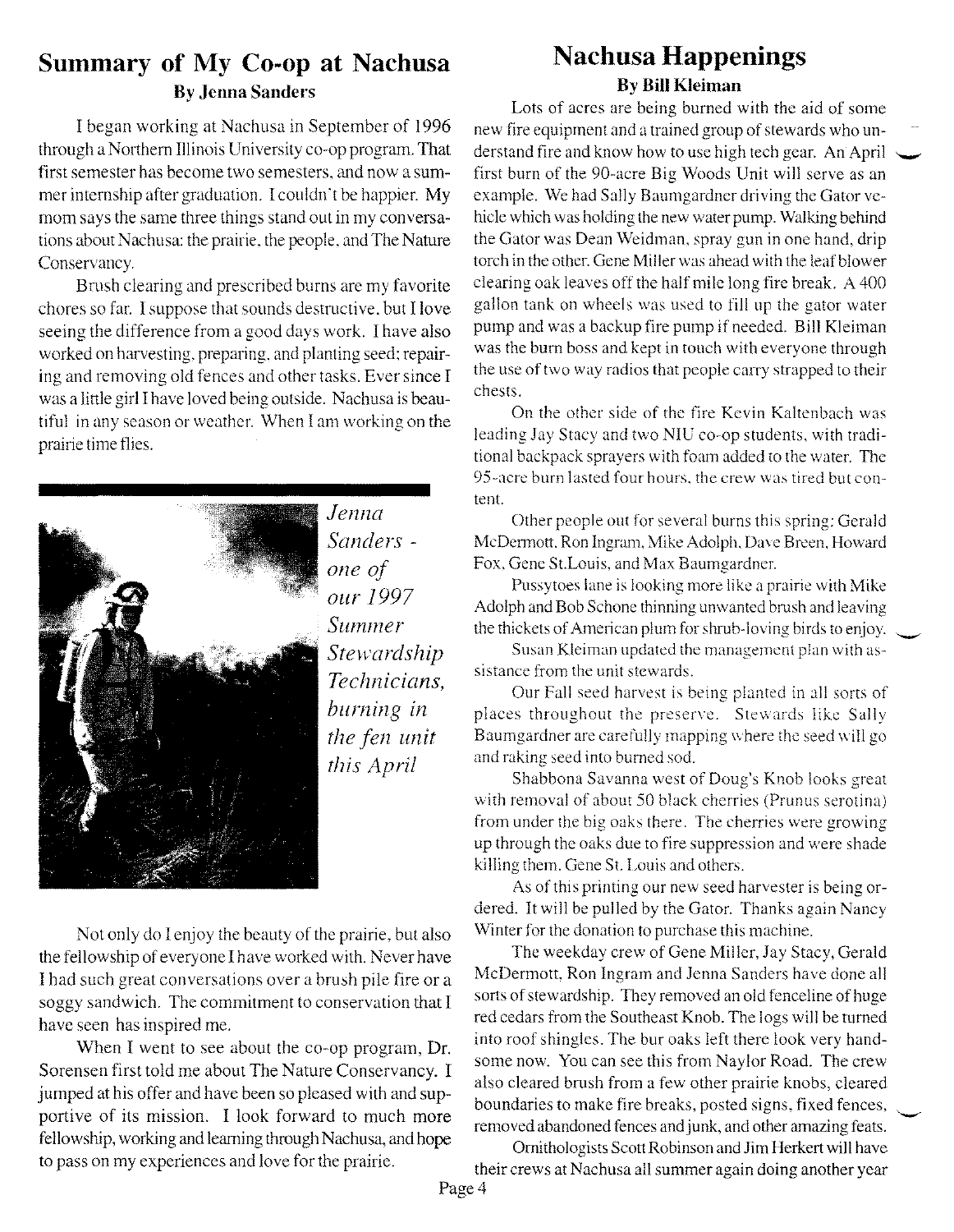#### **Nachusa Enthusiast Susan Kleiman By Thelma Dahlberg**

Anyone who visits Nachusa Grasslands soon becomes .cquainted with Susan Kleiman, the energetic young woman who tackles prairie restoration with enthusiasm. She is an expert in identifying flora and fauna, harvesting and planting seed, assisting in burns, or analyzing needs and planning improvements. This is the Susan we know, but what about her background, unique attributes, and plans for the future? To satisfy curiosity, an interview was requested.

Susan has a special talent with children. Perhaps it is her appreciation for the training and encouragement that she received as a child that prompts her to promote the love of nature in youngsters. When she was old enough to read, "Ranger Rick" was her favorite magazine, then came books by James Herriott, augmented by talks and walks with an interested grandfather and summer sessions at Campfire Girls Camp. When in the ninth grade, she helped at a recycling center started by her ecology teacher in a Maryland county. Later, while getting a degree in Forestry and Wildlife Management at Virginia Polytechnic Institute and State University, she became involved in the local nature center in the town and was involved in outdoor nature studies with children. A master's degree from Aurora University in Environmental Education completed her formal education.

Presently, Susan is applying her skills in a halftime position as Nachusa's Restoration Specialist. Also, for the



*Susan Kleiman, wearing the radio harness to the right of center, helped out with a group going through prescribed bum training this past fall.*

past two years, she has been conducting a program at Byron Forest Preserve entitled "Earth Keepers". Fourth grades from schools all over the region come for three days of study on questions like "How does the earth work?" and "What does this mean for me each day?".

It was while Susan was attending Aurora University that she met Bill Kleiman. Some marriages are said to be "made in Heaven", and this marriage proves that Earth also can be a successful locale for a good marriage. We who are fond of Nachusa Grasslands feel fortunate in having both Bill and Susan living in "the little yellow house" as caretakers of our prairie treasure.

of studying grassland bird nesting. Scott Robinson recently gave Nachusa a nice public compliment saying that the grasslands birds are doing very well here because of the restoration work we are doing. He & Jim now want to know why and how the work we are doing benifits birds.

We had four NIU co-op students this semester who gave us good solid stewardship and reported to have learned plenty: Mike Chilson, Chris Miller, Joann Keyes and Jenna Sanders.

Coming this season, we hope to be removing more field tiles to restore more wetlands. Restoring wetlands is important for a number of reasons: I) It increases the acreage of wet habitat for area sensitive species like the northern harrier and henslow's sparrows. 2) It decreases the flooding and therefore the sediment entering Wade creek which flows through our rare graminoid fen. 3) It allows for a variety of habitat types for those species that need both the wet and dry \_\_\_iabitats to be successful, like the federally rare blandings turtle.

Sedge wren numbers are up in the monitoring plots that Ann Haverstock is doing, likely due to the increased sedge habitat. Snipes now common in the restored wetland.

#### **We Want You! Volunteer Stewardship needed. Contact Bill Kleiman:**

**• Roadside steward:** We have about four miles of roadside that needs someone to care for them. Flexible hours. Duties include looking for signs of trespassing or poaching, inspecting and repairing minor fence breaks, picking up litter, planting Nachusa flower seed and checking bluebird boxes.

**• Rare plant stewards:** Locate, count and propagate occurrences of rare plants on the preserve and follow their progress over time.

**• The Prairie Smoke editorial team** will accept one more fun person who can write. Computer skills optional. Knowledge of stewardship helpful but ambition will do.

**• Our workdays** can always use an extra hand or two. Coming out just a few times a year can make a difference.

**• We need a logo design** representing Nachusa Grasslands Preserve for a sew-on patch. Send us your creations! We will print the winner's name and photo in this newsletter. Entries due in by August I, 1997.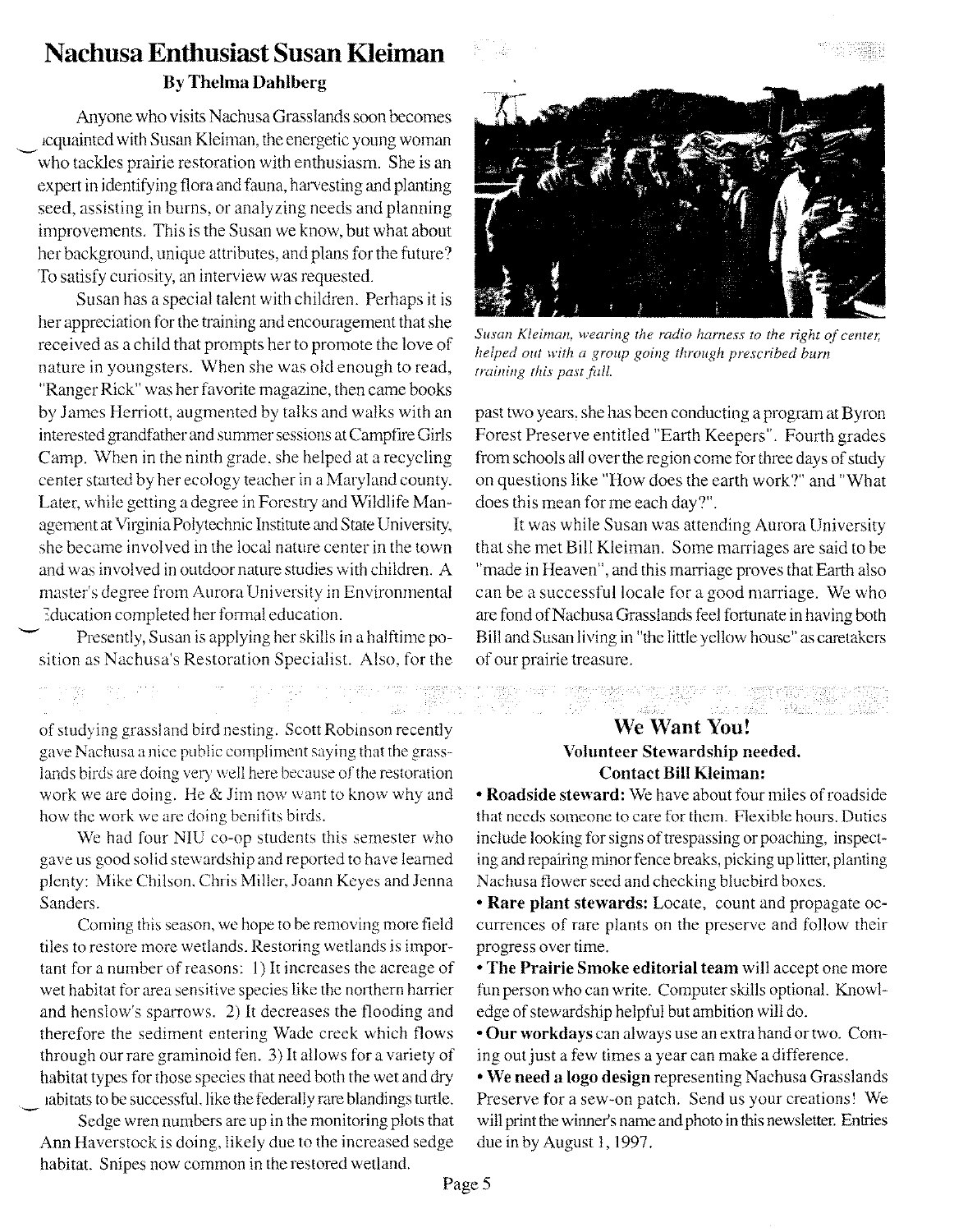## *Nachusa Scrapbook*



*Last fall, a new prescribed burn tool was unveiled. This pumper unit sprays water orfoam andfits in the "gator" vehicle.*



*Last fall also sa\\' the addition of another item to our prescribed hum arsenal, a water tonk and fill/np, dubbed the "water buffalo ", donated to Nachusa* by *the U.S, Army via IDNR,*



*Surveyorsfrom the Mcll enrv County Conservation District came to Nachusa one day lasrjall to count the numbers and species of fish inhabiting Franklin Creek.*



*The digging lip andfilling in (as above) ofa second set of drainage pipe lines last slimmer will help bring back some of the natural wetlands that once existed here,*



*The West Chicago Prairie Stewards completed another successful workday this February in the area they are stewards o]. the Kittentail Unit. Leader of this energetic group is Me! Hoff Oil the far left.*



*Ron Ingram was part of a erell' led by Howard Fox that moved the stairs in the Stewards' Barn to (I better location.*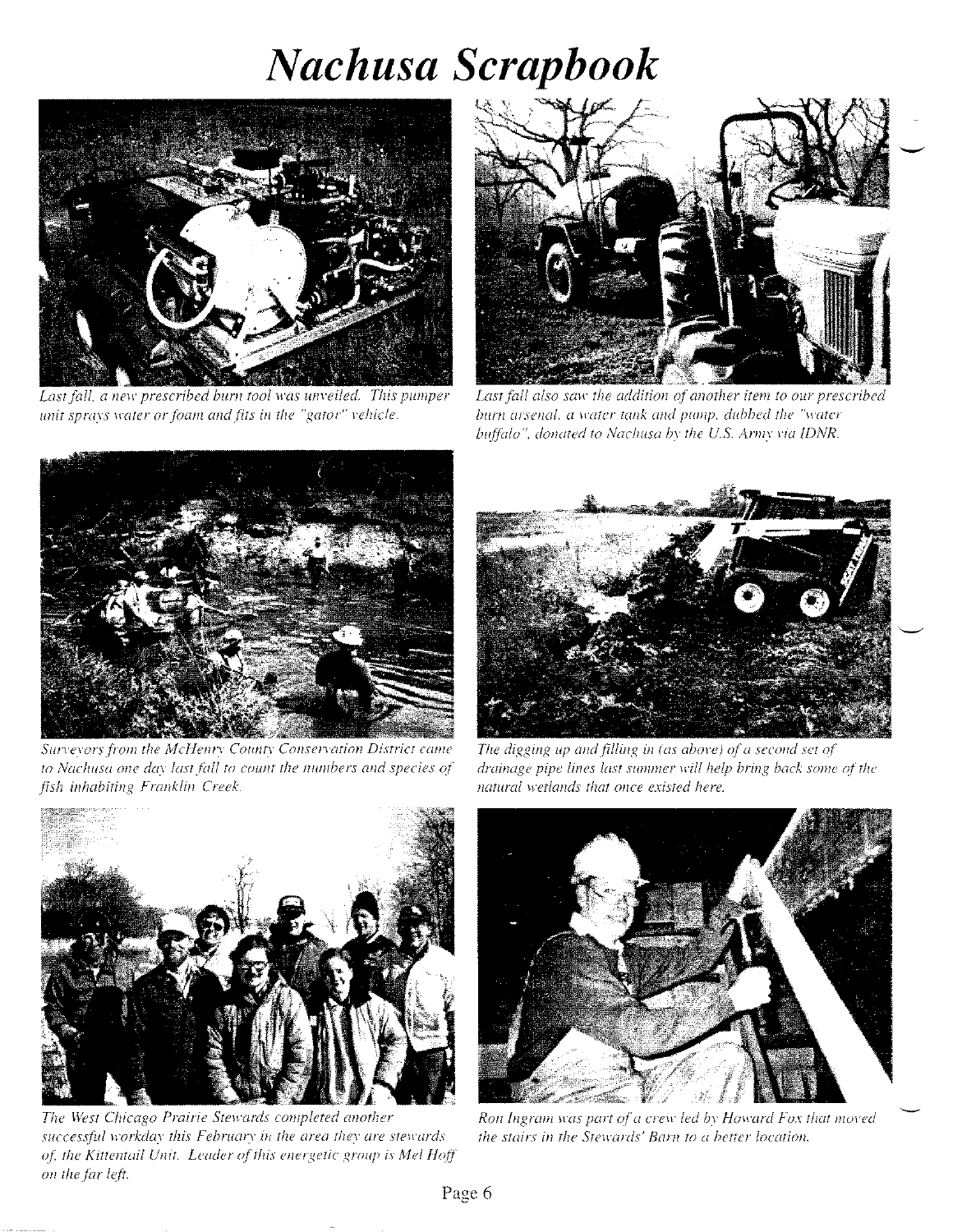#### NACHUSA GRASSLANDS STEWARDSHIP CALENDAR FOR 1997

#### June

- 14 Sat: West Heinkel with Jay Stacy
- $,5$  Sun: Doug & Dot unit with Gene St. Louis
- 21 Sat: Schafer unit with David Edelbach
- 22 Sun: Fen unit with Kevin Kaltenbach
- 28 Sat: Plant identification tour with Dennis Lubbs and stewardship on Clear Creek Unit with PPSOC

#### **July**

- 5 Sat: East Heinkel unit with Mike Crowe
- 12 Sat: Volunteer potluck gathering and Ice Cream Social, Meeting at 10:30, Potluck at noon. All welcome.
- 13 Sun: Schafer unit with David Edelbach
- 19 Sat: Prairie tour with Sally Baumgardner
- 26 Sat: Doug & Dot unit with Gene St. Louis

#### August

- 1 Fri: Prairie Smoke mailed.
- 2 Sat: Doug & Dot unit with Gene St. Louis
- 9 Sat: West Heinkel unit with Jay Stacy
- 16 Sat: Schafer unit with David Edelbach
- 17 Sun: Second plant identification tour with Dennis Lubbs
- 23 Sat: Rolling thunder unit, seed collecting with Sally Baumgardner

#### September

'rairie Smoke editors meet this week.

- $6$  Sat: West Heinkel unit with Jay Stacy.
- 7 Sun: Schaefer unit with David Edelbach
- 13 Sat: 9:30 Volunteer potluck gathering and AOTP last minute work
- 20 Sat: AUTUMN ON THE PRAIRIE
- 27 Sat: Main unit with Mike Adolph
- 28 Sun: Doug & Dot unit with Gene St. Louis

#### **October**

- 4 Sat: West Heinkel unit with Jay Stacy
- 11 Sat: Schafer unit with David Edelbach
- 18 Sat: Main unit with Mike Adolph and East Heinkel unit with Mike Crowe
- 19 Sun: Doug & Dot unit with Gene St. Louis
- 25 Sat: Rolling thunder unit, seed collecting on Make A Difference Day with Sally Baumgardner. Or Kittentail unit with West Chicago Prairie Stewards, all welcome.
- 26 Sun: 11:00 Prescribed Burning workshop with Bill Kleiman

#### November

- 8 Sat: 9:30 Volunteer potluck gathering
- 9 Sun: Schafer unit with David Edelbach
- 5 Sat: Doug & Dot unit with Gene St. Louis
- $\leq$  2 Sat: Stone Soup seed processing party. All are welcome.

#### December

Prairie Smoke mailed this week.

- 6 Sat: Doug & Dot unit with Gene St. Louis
- 13 Sat: Schafer unit with David Edelbach

All workdays and events start at 9:30 and end at 1:30 unless stated otherwise. Feel free to bring a lunch or snack.

Workgroups meet at the Steward's Barn at 2055 Lowden, and field trips leave from the main entrance on Lowden. Extreme weather conditions will sometimes cause a steward to cancel a workday.

We have on-going stewardship crews all week long during the summer and Monday and Wednesday mornings throughout the year. Call Bill Kleiman for details.

| <b>STEWARDS</b>                     | NACHUSA GRASSLANDS UNIT STEWARDS<br><b>COSTEWARDS</b> |  |  |
|-------------------------------------|-------------------------------------------------------|--|--|
| <b>Jay Meiners Wetland Unit</b>     |                                                       |  |  |
| <b>Jeff Meiners</b>                 | <b>Steve Meiners</b>                                  |  |  |
| Fen Unit                            |                                                       |  |  |
| Kevin Kaltenbach                    | <b>Todd Bittner</b>                                   |  |  |
| <b>Big Woods Unit</b>               |                                                       |  |  |
| Earl Thomas                         | Jim Lahman                                            |  |  |
| Dot & Doug Unit                     |                                                       |  |  |
| Gene St. Louis                      |                                                       |  |  |
| <b>Rolling Thunder Unit</b>         |                                                       |  |  |
| <b>Sally Baumgardner</b>            | Max Baumgardner                                       |  |  |
| <b>Main Unit</b>                    |                                                       |  |  |
| Mike Adolph                         | <b>Bob Shone</b>                                      |  |  |
| <b>East Heinkel Unit</b>            |                                                       |  |  |
| Mike Crowe                          |                                                       |  |  |
| <b>West Heinkel Unit</b>            |                                                       |  |  |
| Jay Stacy                           | Gene Miller, Ron Ingram                               |  |  |
| <b>Clearcreek Unit</b>              |                                                       |  |  |
| <b>Prairie Preservation Society</b> | Mary Blackmore                                        |  |  |
| of Ogle County                      | Terri Clark                                           |  |  |
| <b>Kittentail Unit</b>              |                                                       |  |  |
| West Chicago                        | Mel Hoff                                              |  |  |
| Prairie Stewards                    |                                                       |  |  |
| <b>Schafer Unit</b>                 |                                                       |  |  |
| David Edelbach                      | <b>Gerald McDermott</b>                               |  |  |
| <b>Science Stewards:</b>            |                                                       |  |  |
| <b>Butterfly Monitoring</b>         | Mike Adolph                                           |  |  |
| <b>Bird Monitoring</b>              | Ann Haverstock                                        |  |  |
| Project Ecologist                   | Dennis Lubbs                                          |  |  |

Editor-Publisher. . . . . . . . . . . . . . . Laura Busch Associate Editor .....................Dot Wade Associate Editor (2000) ....................... Bill Kleiman Associate Editor ................Thelma Dahlberg Manager of Mailing............... Ellen Baker